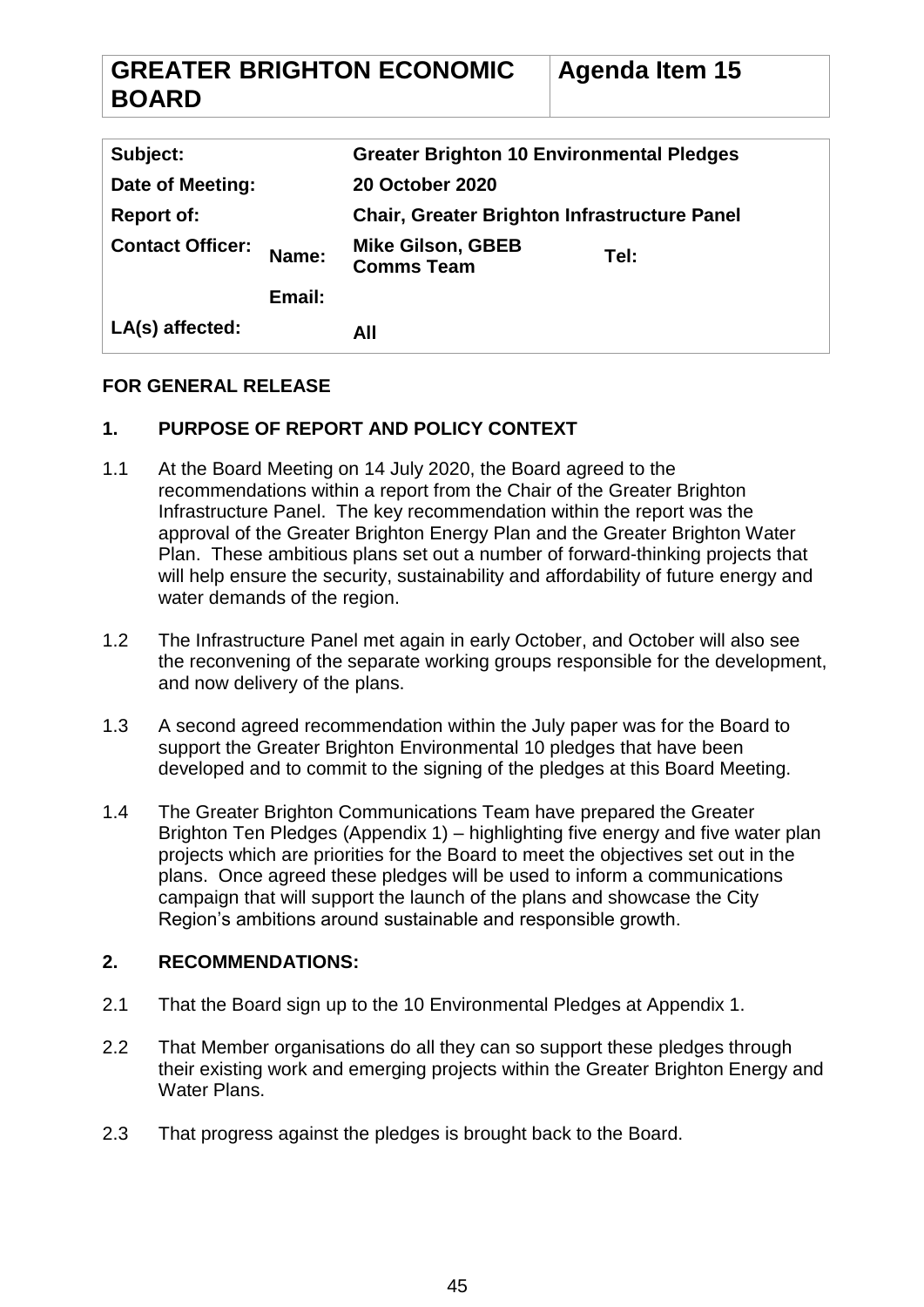# **3. CONTEXT/ BACKGROUND INFORMATION**

- 3.1 In April 2018, the Greater Brighton Infrastructure Panel was established. The key remit of the panel was to oversee the development of Energy and Water plans that are highly practical in application and which provide a clear indication of priorities, investment opportunities and potential financial mechanisms and sources for delivery.
- 3.2 The Energy Plan is practical and focused on delivery. It identifies proposals to accelerate the delivery of energy projects that will boost resilience and security and at the same time reduce carbon emissions. The plan was commissioned with a target seeking zero carbon by 2050, but things have moved on and partners have set their own dates, so the plan is led by what partners want to do in their own localities.
- 3.3 The Water Plan builds on work around the water environment that's already in progress across a number of organisations to set out a range of opportunities to address ongoing challenges in new, innovative ways, yielding much increased benefits for the local area, compared to current, 'conventional' approaches.
- 3.4 The plans are essentially a collection of key projects and deliverables and are therefore technical in nature. Communication on both the ambitions of the Board and the potential projects arising from the Energy and Water plans is crucial to gain support to help facilitate delivery.
- 3.5 To that end, the Greater Brighton Comms Team have led on the development of 10 pledges that will sit above the plans. Board Members are asked to "sign up" to these 10 environmental pledges and the Comms Team will then be able to promote this important work through various channels. To accompany the pledges a video has been produced to help bring the pledges and plans to life. The long version of the video has been edited down into a number of bitesize chunks that are more suitable for transmitting via the various social media outlets.
- 3.6 Green recovery from the Covid-19 pandemic is high on Government's priority list. The ambitious environmental pledges are very much in-line with this thinking, as they clearly demonstrate to Government and regional stakeholders the Board's aspiration for the City Region to grow back in a sustainable and responsible way. The 10 pledges and the underlying Energy and Water Plans are very much linked to the economic recovery and future prosperity of the City Region.

## **4. GB10 Communications Campaign**

4.1 The GB10 gives the Greater Brighton City Region an opportunity to position itself as a major force in the co-ordinated delivery of clean growth and action on climate change. By pledging to support it Board Members give considerable weight and commitment to projects that both create economic prosperity but also contribute to tackling climate change. It is a clear statement of intent from a powerful collection of voices. It is important that all Member organisations buy into GB10 and that their own sustainability programmes and officers both amplify the message and add to its actions as we progress. This will need internal communications support. There has been consultation and engagement with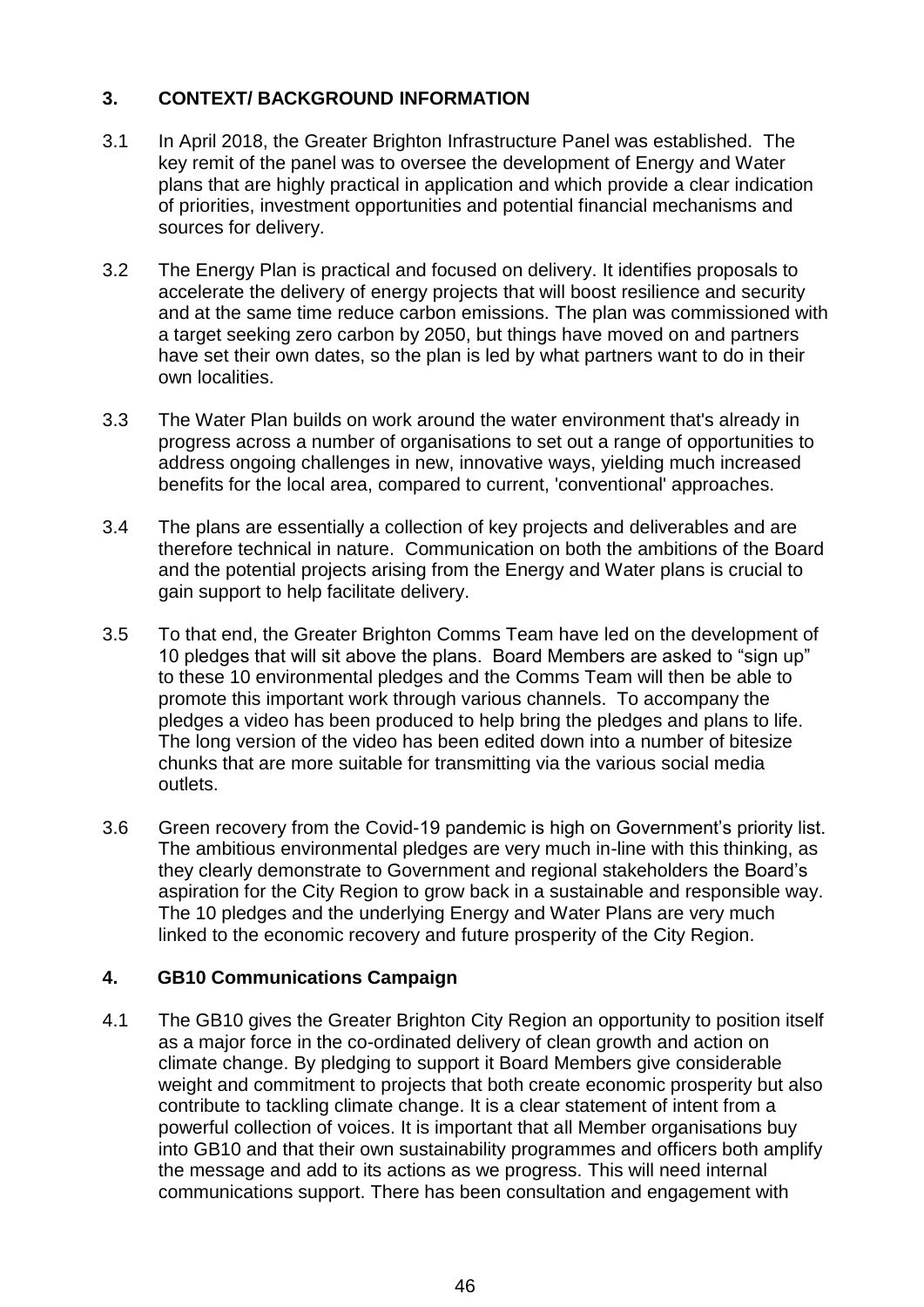both sets of working group members and wider stakeholders from public, private and third sector organisations, gas and electricity suppliers, universities and consultancies.

- 4.2 The campaign itself will be directed at the media, stakeholders, potential investors, government, and residents. It will attempt to position Greater Brighton as a region of action on the environment given both the beauty of the place in which we live but the increasing pressure its infrastructure is under. We want nothing less than to send out that message that Greater Brighton's signature action is on the environment.
- 4.3 An eight-minute film has been produced to showcase the 10 pledges and shorter versions of each pledge have been created for Social Media. A separate section on the Greater Brighton website has been created which contains images, the pledges themselves and the infrastructure projects on which they are based. This section will be regularly updated with news on the projects. All Social Media platforms will be utilized to spread the message, referring readers back to the website section and regular press trips to particular projects will be held. A Social Media tool kit (including film clips) will be released shortly for all Board Members to help support this messaging.
- 4.4 Updates on the GB10 should be given on a regular basis and press releases issued on progress. Through the GBEB press office we will encourage GB10 expert speakers and press spokespeople from throughout GBEB membership to help promote the work on energy and water we are undertaking.
- 4.5 As a pledge we will have committed to taking real action and the GBEB Chair will commit to giving a comprehensive annual update on progress. This will also be filmed and shared widely via our channels.

## **5. COMMUNITY ENGAGEMENT & CONSULTATION**

- 5.1 A significant amount of officer time, both from member organisations and external partners, has gone into preparing the plans and the pledges.
- 5.2 There has been consultation and engagement with both sets of working group members and wider stakeholders from public, private and third sector organisations, gas and electricity suppliers, universities and consultancies.

## **6. CONCLUSION**

6.1 The Greater Brighton 10 Pledges are important for two reasons; firstly they bring the Energy and Water Plans, which are technical in nature, to life, and mean they can be communicated to a wider audience. Secondly, they clearly set out the intent of the Board to be a leader in green economic recovery, which will be crucial as the City Region emerges from the COVID-19 crisis.

# **7. FINANCIAL & OTHER IMPLICATIONS:**

## Financial Implications: